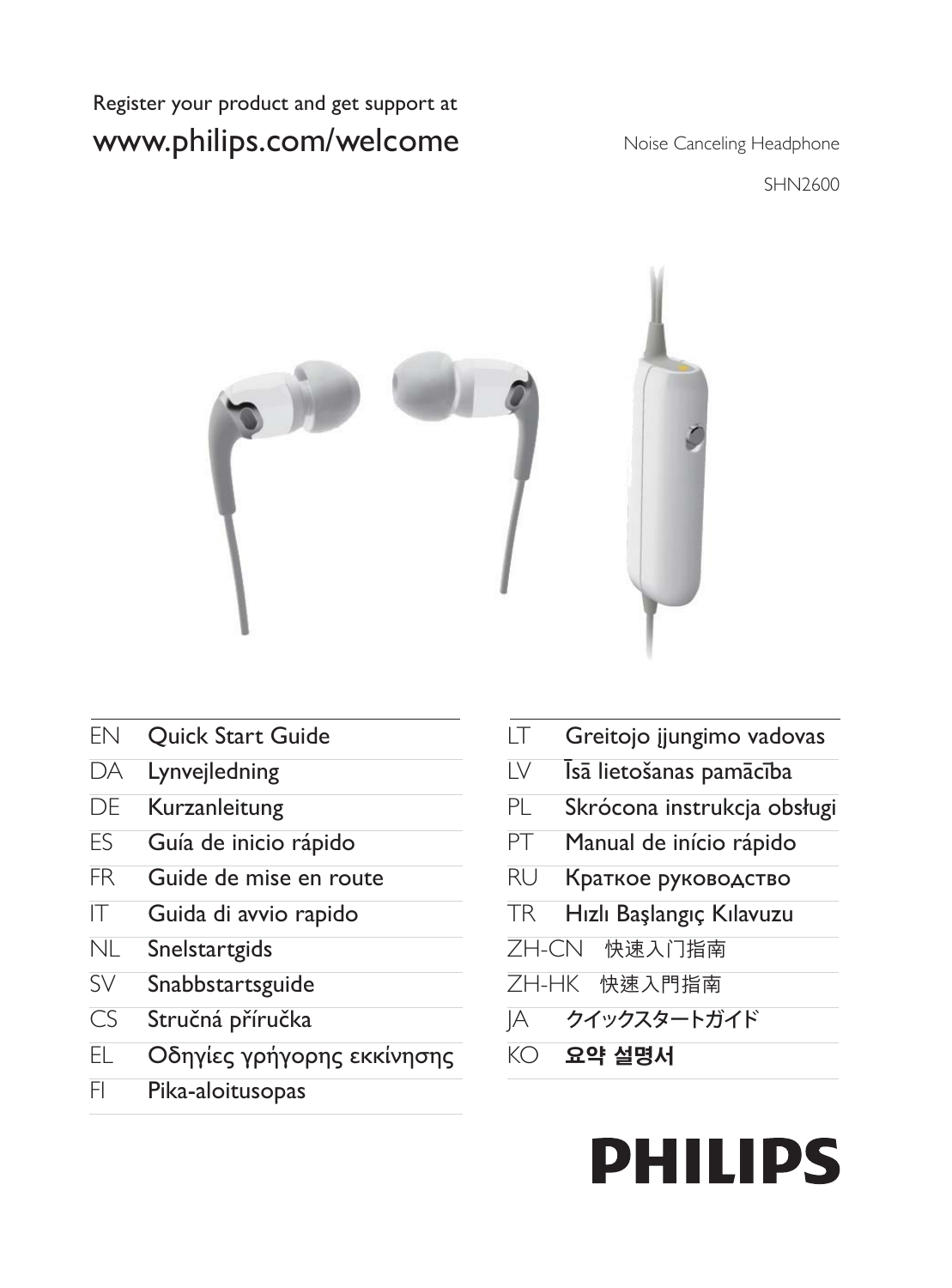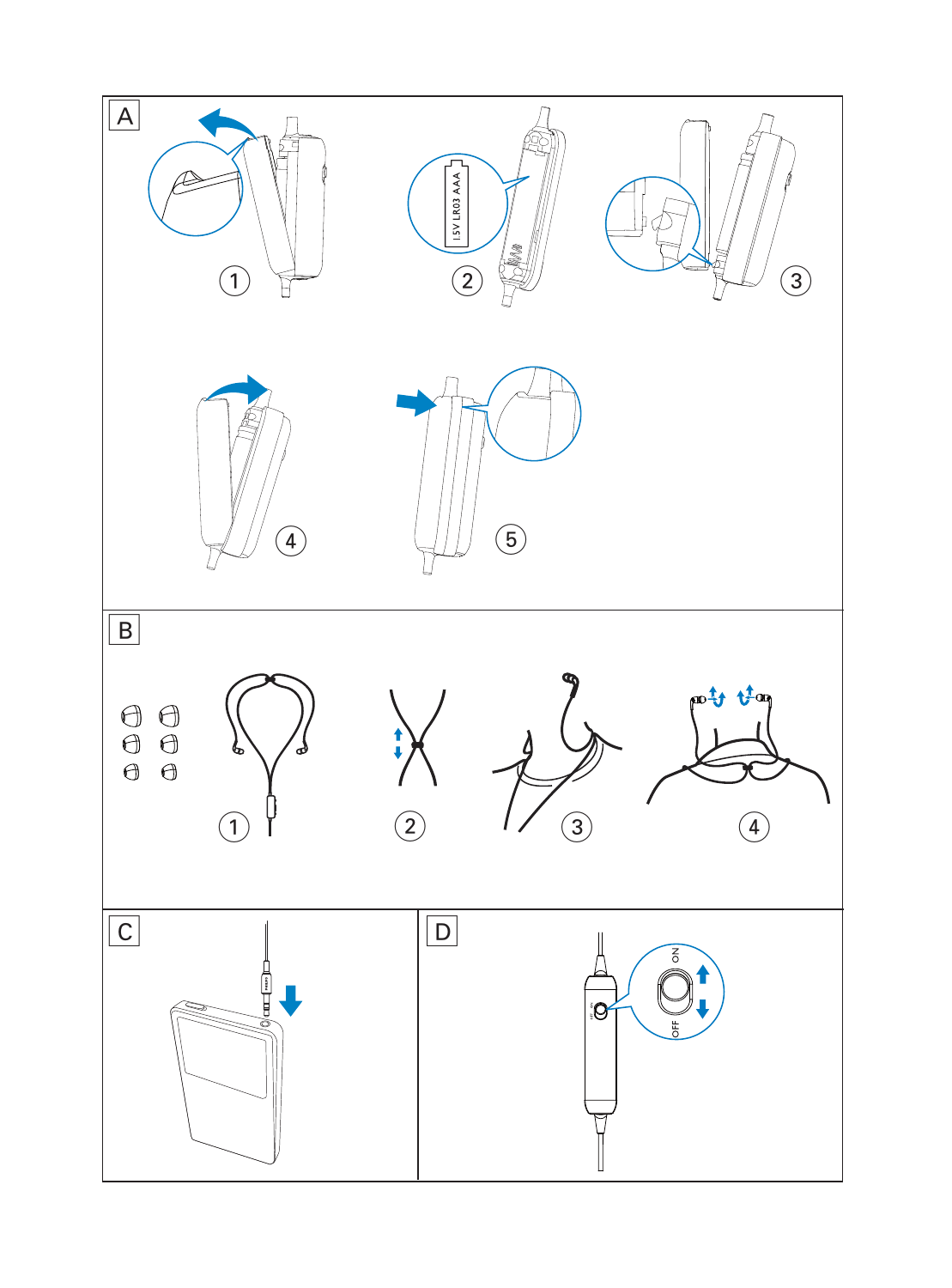## English

### Important

No naked flame sources, such as lighted candles, should be placed on the apparatus.

The equipment will be used in moderate climate only.

### FCC

This device complies with Part 15 of the FCC Rules. Operation is subject to the following two conditions:

- (1) this device may not cause harmful interference, and
- (2) this device must accept any interference received, including interference that may cause undesired operation.

#### Disposal of batteries

 Your product and/or accessories operate on batteries covered by the European Directive 2006/66/EC, which cannot be disposed with normal household waste. Please inform yourself about the local rules on separate collection of batteries because the correct disposal will help prevent negative consequences for the environmental and human health.



To save battery power, adjust the switch to OFF after use.

- **1** Install the battery (Fig. A).<br>**2** Try on each pair of caps (3)
- 2 Try on each pair of caps (3 pairs supplied) for the most suitable one (Fig. B\_1).<br>3 Adiust the slider position (Fig. B 2).
- Adjust the slider position (Fig. B\_2).
- 4 Put on the headphones in neck-strap style, with the slider behind your neck (Fig. B\_3).
- **5** Twist ear buds gently to get the best fit (Fig.  $B_4$ ).
- 6 Connect the audio plug to your music player (Fig. C).
- 7 Adjust the switch to ON to enable noise canceling function (Fig. D).
	- » LED light turns orange.
- 8 To continue playing music when the battery is exhausted or removed, adjust the switch to OFF (Fig. D).
	- » LED light turns off.
- **9** Replace the battery when LED light blinks in orange continuously.